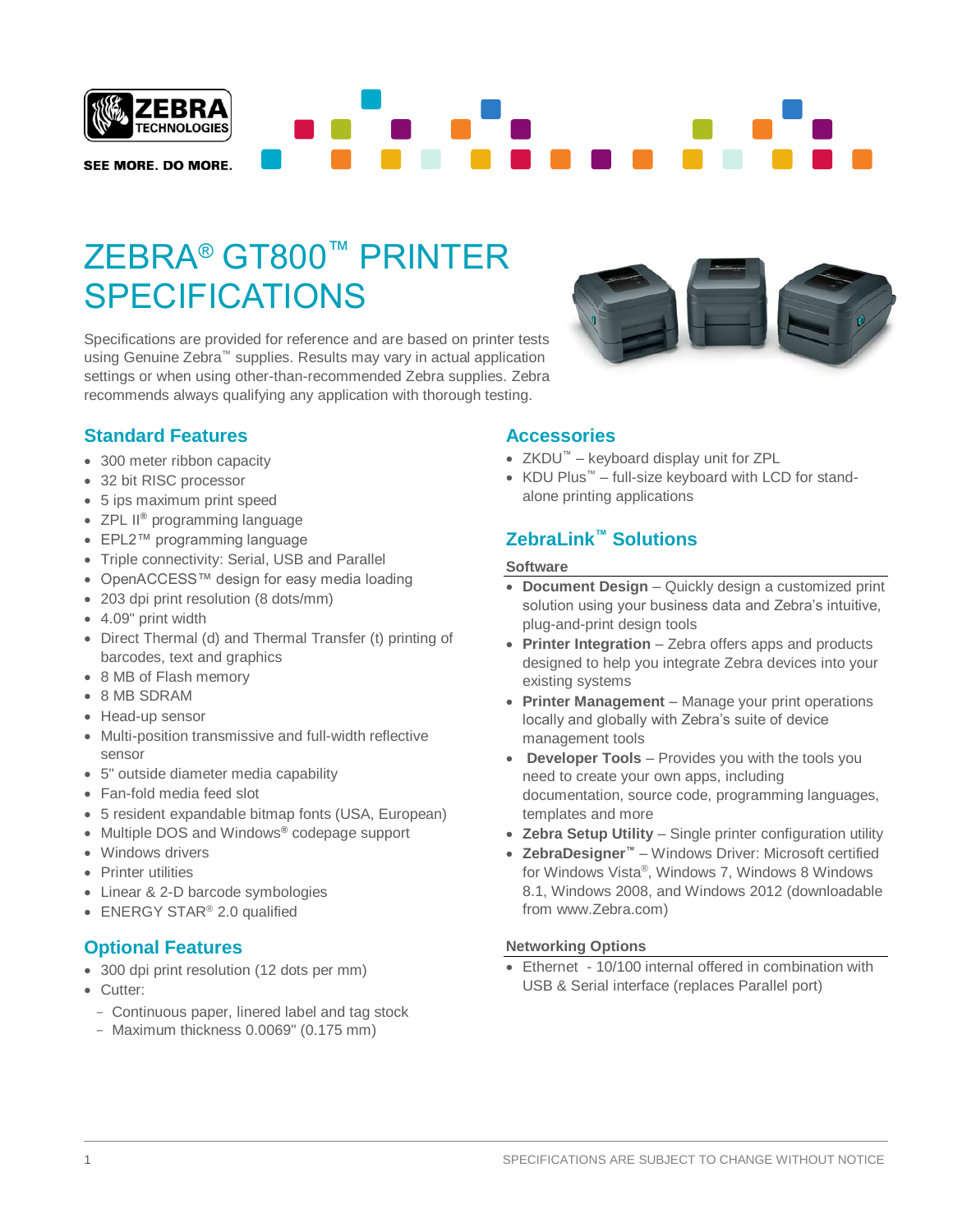

#### **Firmware**

- EPL2 Eltron Programming Language simplifies label formatting and enables format compatibility with legacy applications
- ZPL II Universal language for Zebra printers. Simplifies label formatting and enables format compatibility with existing systems that run Zebra printers
- Web View Connect and control Zebra barcode printers via the printer's Web interface using a common Web browser (ZPL mode)
- Alert Printers equipped with ZebraNet**®** print servers will notify you via any email-enabled, wired, or wireless device to minimize downtime (ZPL mode)

### **Printing Specifications**

- Resolution: 203 dots/inch (dpi) (8 dots/mm)
- Dot pitch: 0.0049" (0.125 mm)
- Maximum print length: 39.0" (991 mm)
- Minimum print length: 0.005" (0.125 mm one dot)
- Maximum print width: 4.09" (104 mm)
- Minimum print width: 0.005" (0.125 mm one dot)
- Programmable print speed: 2, 3, 4, 5 ips (51, 76, 102, and 127 mm/s) at 203 dpi
- Barcode modulus "X" dimension: 5 mil to 50 mil
- Optional 300 dpi print resolution (12 dots/mm)

### **Media Specifications**

- Media Width: .75 4.49" (19.1 114 mm)
- Label Length:
- Minimum 0.25" (6.4 mm non peel)
- Minimum 1" (25.4 mm with cutter)
- Minimum 0.38" (9.7 mm with peeler)
- Maximum 39" (991 mm)
- Core Diameter .4375 1.5" (11.11 38 mm)
- Max Roll Diameter  $-5.00$ " (127 mm)
- Media Thickness 0.003 0.007″ (0.08 0.18 mm)
- Media Sensing gap, black line, notch
- Media Type:
	- Roll-fed or fan-fold
	- Label stock (die cut or continuous, direct thermal or thermal transfer)
	- Tag stock (die cut or continuous, direct thermal or thermal transfer)
	- Receipt paper (continuous, direct thermal)
	- Wristband stock (direct thermal or thermal transfer)

## **Ribbons/Ribbon System**

- Ribbon Width: 1.33 4.3" (33.8 109.2 mm)
- Ribbon Capacity: 1 ribbon roll per 4 rolls of media (300 M); 1 ribbon roll per roll of media (74 Meter);
- Meter Ribbon OD: 300 Meter Ribbon 2.6" (66 mm); 74 Meter Ribbon 1.34" (34 mm)
- Core ID: 300 Meter Ribbon 1.0" (25.4 mm); 74 Meter Ribbon 0.5" (12.7 mm)
- Max Ribbon Length: 984′ (300 Meter) using 0.000328" ribbon thickness
- Ribbon Type: wax, wax/resin and resin

# **ZPL Programming Language (ZPL/ZPL II)**

- Communicates in printable ASCII characters
- Compatible with mainframe, mini and PC hosts
- Downloadable objects include graphics and bitmap fonts, label templates and formats
- Automatic memory allocation for format while printing
- Automatic serialization of fields
- Format inversion (white on black)
- Mirror-image printing
- Four position field rotation (0º, 90º, 180º, 270º)
- Slew command
- Programmable label quantities with print, pause
- Status messages to host upon request

# **ZPL Font Specifications**  203 dpi (8 dots/mm)

| Font  | <b>Matrix</b><br>(in dots)<br>$(H \times W)$ | Type*         | Minimum Char.<br>Size (H x W) | <b>Maximum</b><br><b>CPI</b> |
|-------|----------------------------------------------|---------------|-------------------------------|------------------------------|
| А     | 9x5                                          | $U-L-D$       | $.044" \times .030"$          | 33.3                         |
| B     | $11 \times 7$                                | U             | $.054" \times .044"$          | 22.7                         |
| C.D   | $18 \times 10$                               | $U-L-D$       | .089" x .059"                 | 16.9                         |
| F.    | 28 x 15                                      | OCR-B         | .138" x .098"                 | 10.2                         |
| F     | 26 x 13                                      | $U-L-D$       | .128" x .079"                 | 12.7                         |
| G     | $60 \times 40$                               | $U-L-D$       | .295" x .236"                 | 4.2                          |
| н     | $21 \times 13$                               | OCR-A         | $.103" \times .093"$          | 10.8                         |
| GS    | 24 x 24                                      | <b>SYMBOL</b> | .118" x.118"                  | 8.5                          |
| $P-V$ |                                              | $U-L-D$       | Backward compatible w/ S-300  |                              |
| Ø     | $15 \times 12$                               | $U-L-D$       | Scalable (Smooth) Font        |                              |

*\*U = upper case, L = lower case, D = descenders*

• Character Fonts: Standard bitmapped Zebra fonts: A, B, C, D, E (OCR-B), F, G, H, (OCR-A), GS, P, Q, R, S,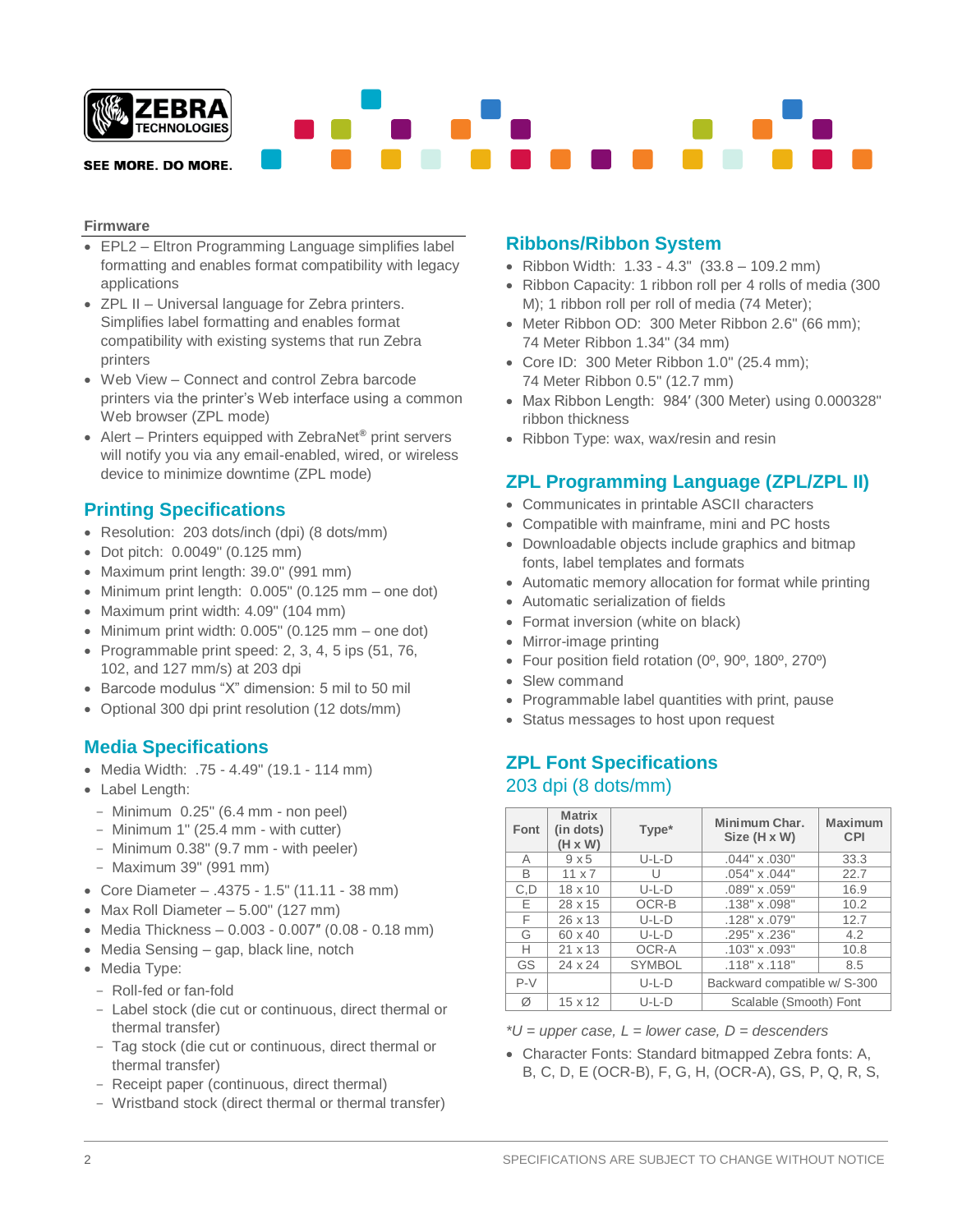

T, U, V & Ø Smooth font (CG Triumvirate™ Bold Condensed\*)

- Supports user-defined fonts and graphics, including custom logos (2 MB Flash memory)
- Bitmap fonts are expandable up to 10 times, height and width independent. Fonts E and H (OCR-B and OCR-A), however, are not considered in spec when expanded
- Smooth scalable font Ø (CG Triumvirate Bold Condensed\*) is expandable dot-by-dot, height and width independent, while maintaining edges to a max. 1500 x 1500 dots

 *\*Contains UFST*® *from Agfa Monotype Corporation*

# **ZPL Barcode Symbologies**

- **Barcode ratios**: 2:1 (non-rotated) and 3:1
- **Linear barcodes:** Code 11, Code 39, Code 93, Code 128, UPC-A, UPC-E, EAN-8, EAN-13, EAN-14, UPC-A and UPC-E with EAN 2 or 5 digit extensions, Plessey, POSTNET, Standard 2 of 5, Industrial 2 of 5, Interleaved 2 of 5, LOGMARS, MSI, Codabar, and GS1 DataBar<sup>™</sup> (formerly RSS)
- **2-dimensional barcodes:** PDF417, MicroPDF-417, Code 49, Maxicode, Codablock, Data Matrix, QR code, and Aztec

# **EPL Programming Language (EPL2)**

- ASCII EPL2 programming language (Page Mode)
- Field Rotations
- Variable field support (up to 100)
- Counter support (up to 10)
- Variable field addition and subtraction
- Status reporting
- Form, fonts and graphics storage
- Simple set of formatting commands
- Support of selected barcodes

# **Font Specifications**

| <b>Type</b>       | Width | <b>Height</b> | Sp | <b>CPI</b> | <b>Chars</b> |
|-------------------|-------|---------------|----|------------|--------------|
| Font1             | 8     | 12            | 2  | 20.3       | 160          |
| Font <sub>2</sub> | 10    | 16            | 2  | 16.9       | 160          |
| Font <sub>3</sub> | 12    | 20            | 2  | 4.5        | 160          |
| Font4             | 14    | 24            | 2  | 12.7       | 160          |
| Font <sub>5</sub> | 32    | 48            | 4  | 5.6        | 80           |

# **EPL Barcodes Symbologies**

- **Linear barcodes:** Code 39, Code 128A, B & C (User selectable/Auto), UCC/EAN-128, Code 93, Codabar, Interleaved 2 of 5, UPC-A, UPC-E, UPC-A with 2 and 5 add on, UPC-E with 2 and 5 add on, EAN 13, EAN 8, EAN 13 with 2 and 5 add on, EAN 8 with 2 and 5 add on, Postnet (5, 9, 11, & 13 digit) Japanese Postnet, Plessey (MSI-1), MSI-3, German Post Code, RSS-14 (limited, truncated, stacked)
- **2-dimensional barcodes:** Maxicode (modes 2,3,4,6), PDF417 (MicroPDF417 and MacroPDF417), Data **Matrix**

## **Code pages supported:**

- DOS: 437, 850, 851, 852, 855, 857, 860, 861, 862, 863, 865, 866, 869, 737, Big 5, GB2312, GB18030
- Windows: 1250, 1251, 1252, 1253, 1254, 1255, 1256, and 1257

# **Interface/Connectivity Types**

- Serial RS232**:**
	- Software selectable
		- o baud rate (default 9600)
		- o parity (default none)
		- o data length (default 8)
		- o stop bit (default 1)
	- Flow control hardware and software
	- Connector: DB-9 Type: 9 pin D Sub connector female (standard)
	- Includes +5 VDC- 160 mA power output capability
- Parallel:
	- Centronics
	- Connector: 36 Pin
	- Includes +5VDC 300mA power output capability
- USB:
	- Version 1.1, bi-directional
	- Supported in Win98 and Win98SE, Win Me and Windows 2000 platforms
	- Connector Type B Female
- Internal 10/100 Ethernet optional (replaces Parallel port)